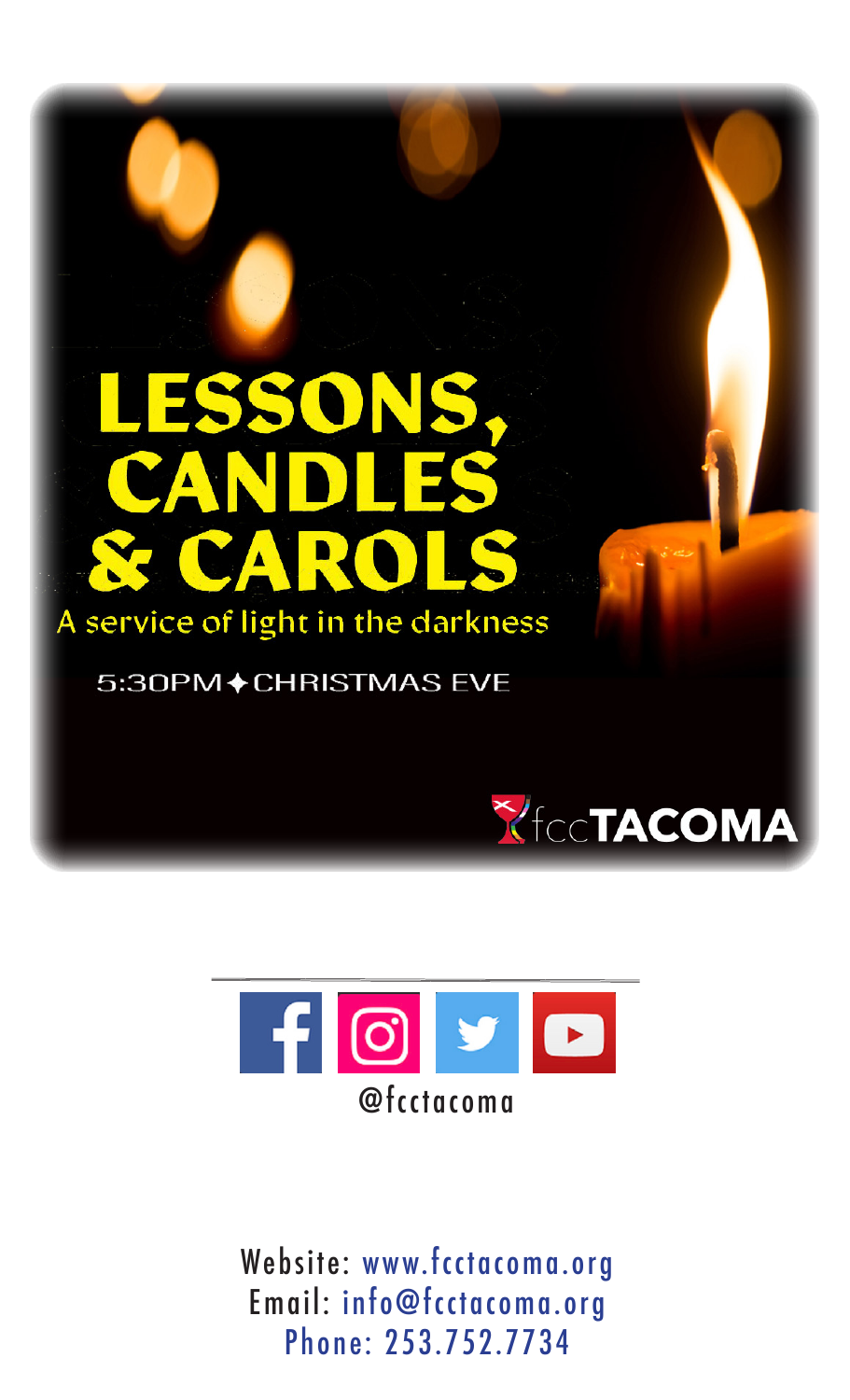**Prelude** 

| <b>Welcome &amp; Call to Worship</b>                                             | Rev. Doug Collins |
|----------------------------------------------------------------------------------|-------------------|
| <b>Gathering Hymn</b>                                                            | <b>CH 148</b>     |
| O Come, All Ye Faithful                                                          |                   |
| <b>Musical Prayer</b><br>(You are invited to come forward and light a candle for |                   |
| the person(s) or place(s) on your heart that you would lift<br>to God.)          |                   |
| <b>Prayers for the World</b>                                                     | Pastor Doug       |
| <b>Scripture Lesson</b>                                                          | Dawn Fredricks    |
| Genesis 1 & 2                                                                    |                   |
| selected verses                                                                  |                   |
| Carol                                                                            | CH 143            |
| Joy to the World                                                                 |                   |
| <b>Scripture Lesson</b>                                                          | Sandy King        |
| Isaiah 11: 1-4                                                                   |                   |
| Carol                                                                            | CH 160            |
| Lo, How a Rose E'er Blooming                                                     |                   |
| <b>Scripture Lesson</b>                                                          | Mark Housman      |
| Isaiah 9: 2 & 6                                                                  |                   |
| <b>Special Music</b>                                                             | Annika and Nate   |
| O Holy Night                                                                     |                   |
| <b>Scripture Lesson</b>                                                          | Mark Fry          |
| Micah 5: 2-5                                                                     |                   |
| Carol                                                                            | CH 144            |
| O Little Town of Bethlehem                                                       |                   |
| (vs. 1 & 2)                                                                      |                   |
|                                                                                  |                   |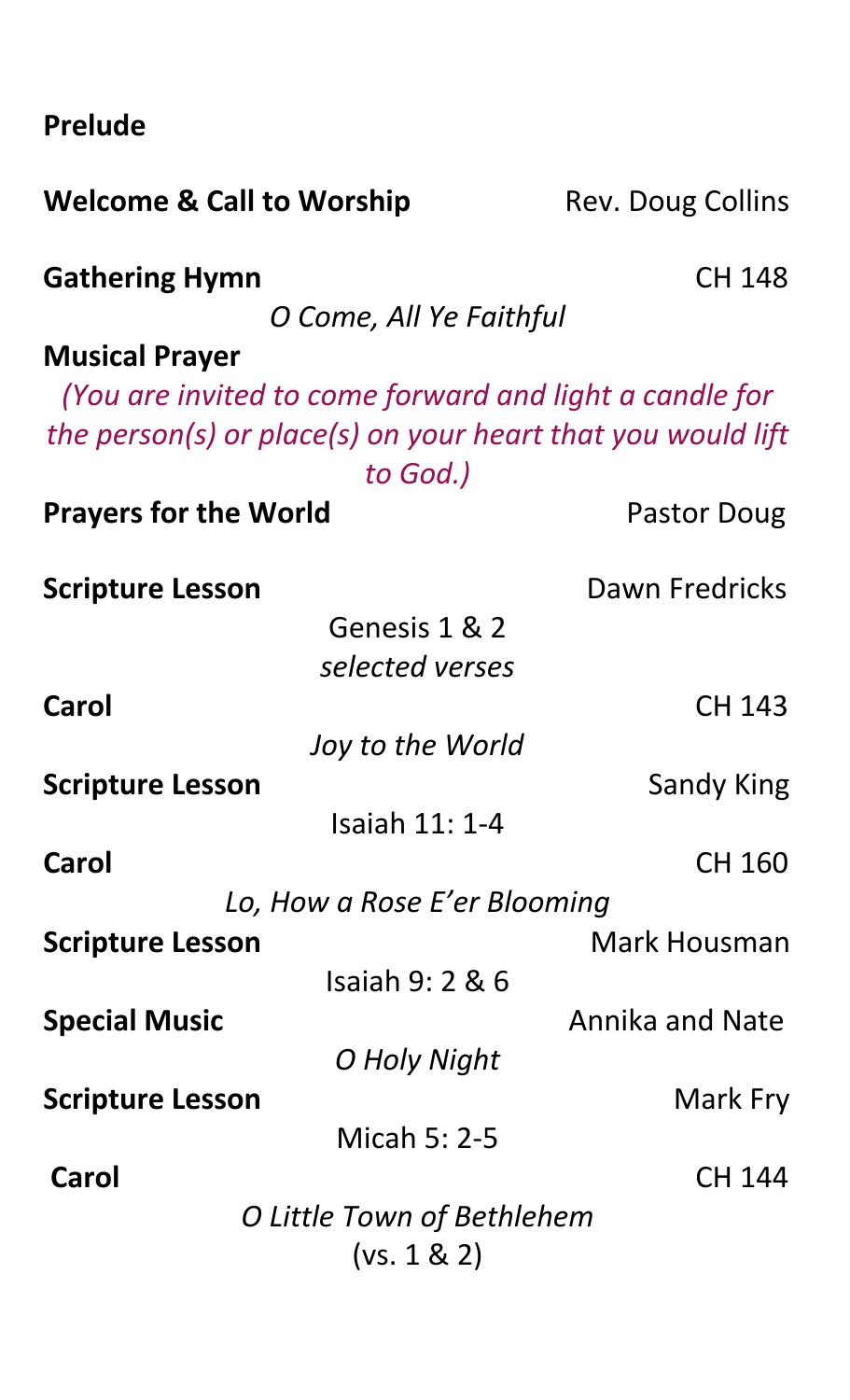| <b>Scripture Lesson</b>                                   | Alison Unterreiner       |  |
|-----------------------------------------------------------|--------------------------|--|
| Luke 1: 26-35, 38, 47-55                                  |                          |  |
| Carol<br>Canticle of the Turning Gary Daigle, Rory Cooney | <b>Chancel Musicians</b> |  |
| <b>Scripture Lesson</b>                                   | Mazzarene Ebengho        |  |
| Matthew 1: 18-23 & Luke 2: 1-7                            |                          |  |
| Carol                                                     | <b>Chancel Musicians</b> |  |
| Mary Had a Baby                                           |                          |  |
| <b>Scripture Lesson</b>                                   | Pat Riley                |  |
| Luke 2: 8-20                                              |                          |  |
| Carol                                                     | CH 151                   |  |
| The First Noel                                            |                          |  |
| (vs. 1 & 2)                                               |                          |  |

**Homily Pastor Doug** 

## **Communion and Call to Give**

*Tonight's special offering collection will benefit two local ministries of which we are proud to be a part: The Low Income Housing Institute of Piece County and the Center for Spirituality and the Arts. Visit our website to learn more about the work of these partnerships, and to make a gift.* **www.fcctacoma.org/give**

Communion Hymn CH 161

I Wonder as I Wander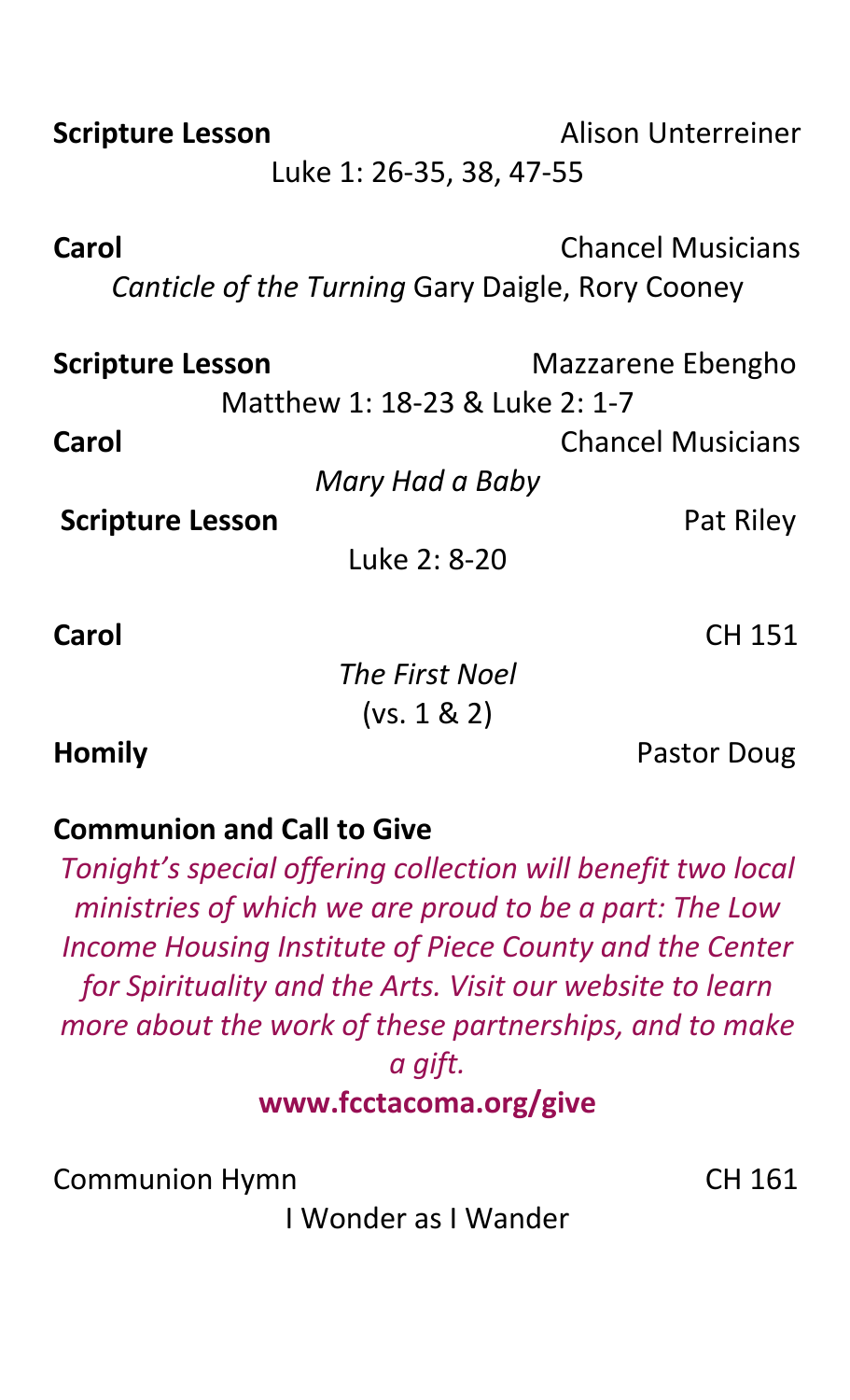## **Word of Benediction and Sharing of the Light** Silent Night CH 145

*As the Light of Christ is passed, tilt your unlit candle toward the flame until it ignites. To save that cute outfit from being ruined, we advise not tilting your candle once it is lit (or right after it's eventually extinguished).*

*Once the Light is passed all around, singing will continue as ushers dismiss each pew to join the recessional.*

**Benediction** 

Rev. Doug Collins (he/him)

 **Comms. Asst.**  Cassandra Tripp (she/her)

 **Interim Sound Operator Video/Tech Operator** Nate Dybevik (he/him) Don Tripp (he/him)

**Senior Pastor Minister of Music<br>Doug Collins (he/him)** Benjamin Smith (he/him)